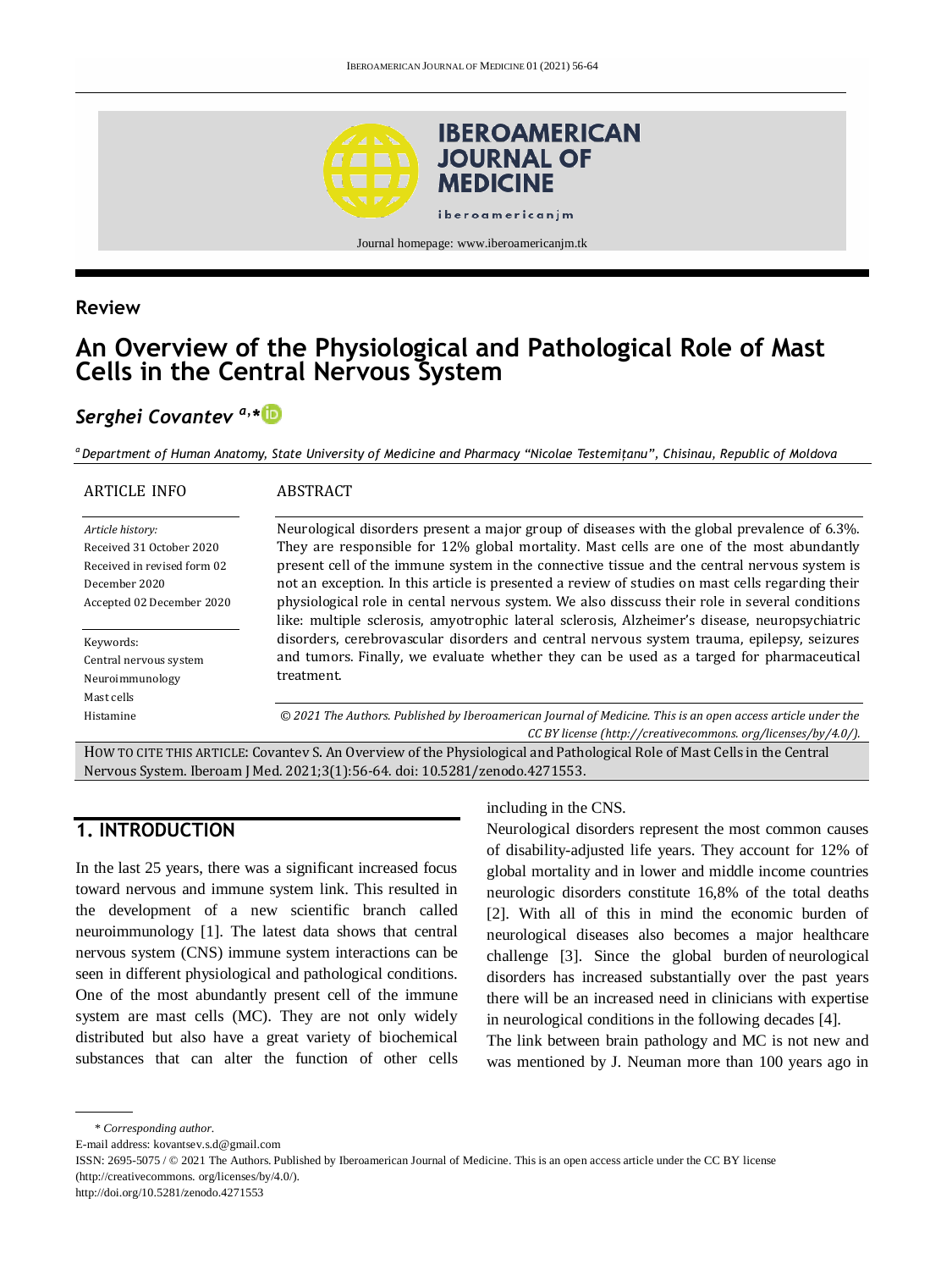1890 [5]. Almost a century later in 1974 Y. Olsson also mentions the presence and role of MC in multiple sclerosis [6]. Now there is a list of conditions where MC may play and important and possibly a key role like: multiple sclerosis, amyotrophic lateral sclerosis, Alzheimer's disease, neuropsychiatric disorders, cerebrovascular disorders and central nervous system trauma, epilepsy, seizures and tumors. With all of this in mind, there are new therapies that target immune cells and alter their function within the CNS.

### **2. HISTAMINE IN THE CENTRAL NERVOUS SYSTEM**

Histamine is practically a mast cell marker. Thus, it is important to clearly determine its role in the CNS and different conditions. Histamine is produced by decarboxylation of L-histidine and stored in MC, basophils and some neurons.

The human histaminergic system is located in and around the tuberomamillary nucleus (TMN). These neurons innervate the major parts of the cerebrum, cerebellum, posterior pituitary and the spinal cord [7, 8]. Rat's histaminergic system consists of TMN, supramamillary nucleus, paramamillary and a minor lateral area. Thus the histaminergic neurons occupy a large part of the posterior hypothalamus [9]. Still histaminergic system is relatively different in other animals.

The histaminergic neurons usually are similar between different species and aminergic neurons of the mesencephalon. They have large somata 20 - 30 μm in diameter, 2 - 3 large dendrites with ramifications that connect with dendrites of other histaminergic neurons. Many dendrites have access to cerebrospinal fluid and subarachnoid space. The varicose axons form a dense network in the hypothalamus. It is interesting to note that some of the ventrally located histaminergic neurons may take up L-3,4-dihydroxyphenylalanine (L-DOPA), and produce and release dopamine, making their range of functions a little wider and may partially account for the brains possibility to "regenerate" after injury. Besides that, they also have pacemaker properties. TMN neurons are especially active during waking or attention and completely inactive during sleep. This data led to the suggestion that histamine possibly can be the prime regulator of brain functions as sleep-wake cycles, neuroendocrine responses, suppresses food intake, increases water intake, increases antinociception and other [8-10]. Nevertheless, histaminergic neurons are a heterogeneous group of neurons and are organized into

distinct circuits that influence different brain regions, and display selective control mechanisms [11].

Fibers from the TMN consist of two ascending pathways: one lateral, via the medial forebrain bundle and the other periventricular. These pathways combine into the diagonal band of Broca and then continue to many telencephalic areas [10].

Until now, four types of histamine receptors were identified: H1, H2, H3, H4 receptors, named in the order of discovery [9, 10, 12]. Table 1 shows key points on histamine receptors in the CNS.

# **3. MAST CELLS IN BRAIN'S PHYSIOLOGY**

For the first time MC were described by P. Ehrlich in 1877 [13]. They arise from multi-potent hematopoietic progenitor cells and are identified based on expression of the tyrosine kinase receptor c-kit and the Fc receptor for IgE (FcεRI). Unlike basophils, MC live weeks to months and have a potential to proliferate after differentiation [14]. These cells occur mainly in two locations, the pia and the brain parenchyma. The population in the pia reaches a maximum at postnatal day 11 and declines rapidly thereafter, reaching almost zero levels from postnatal day 21. The current hypothesis states that MC enter the pia matter, then access the thalami by traveling along the abluminal wall of penetrating blood vessels. The number of dural mast cells is high from postnatal day 0 but declines from the postnatal day 21 [15, 16].

More than 96% of MC are inside the blood-brain barrier (BBB), with 90% contacting the blood vessel wall or its extracellular matrix. The brains parenchyma vessels have a more prominent role in the control of circulation compared to magisterial or pial vessels and MC may play an important function here. Many authors also mention that MC in the CNS can capture and store excess of neuromediators and then release them when needed. MC expresses  $\alpha$ 4 integrins - a potential mechanism for adhesion to the vascular wall. They are preferentially located on large diameter vessels (> 16μm; possibly arteries) and contact only those maturing blood vessels that are ensheathed by astroglial processes. MC not only bind to large vessels but also maintain a preferential position at branch points, sites of vessel growth. This observation presents the possibility that MC participate in and/or regulate vasculature growth or differentiation [16].

MC are abundantly present in the CNS, in structures such as circumventricular organs, in the meninges, hypophysis, pineal gland, area postrema, the median eminence and hypothalamus but their main residue area are the thalami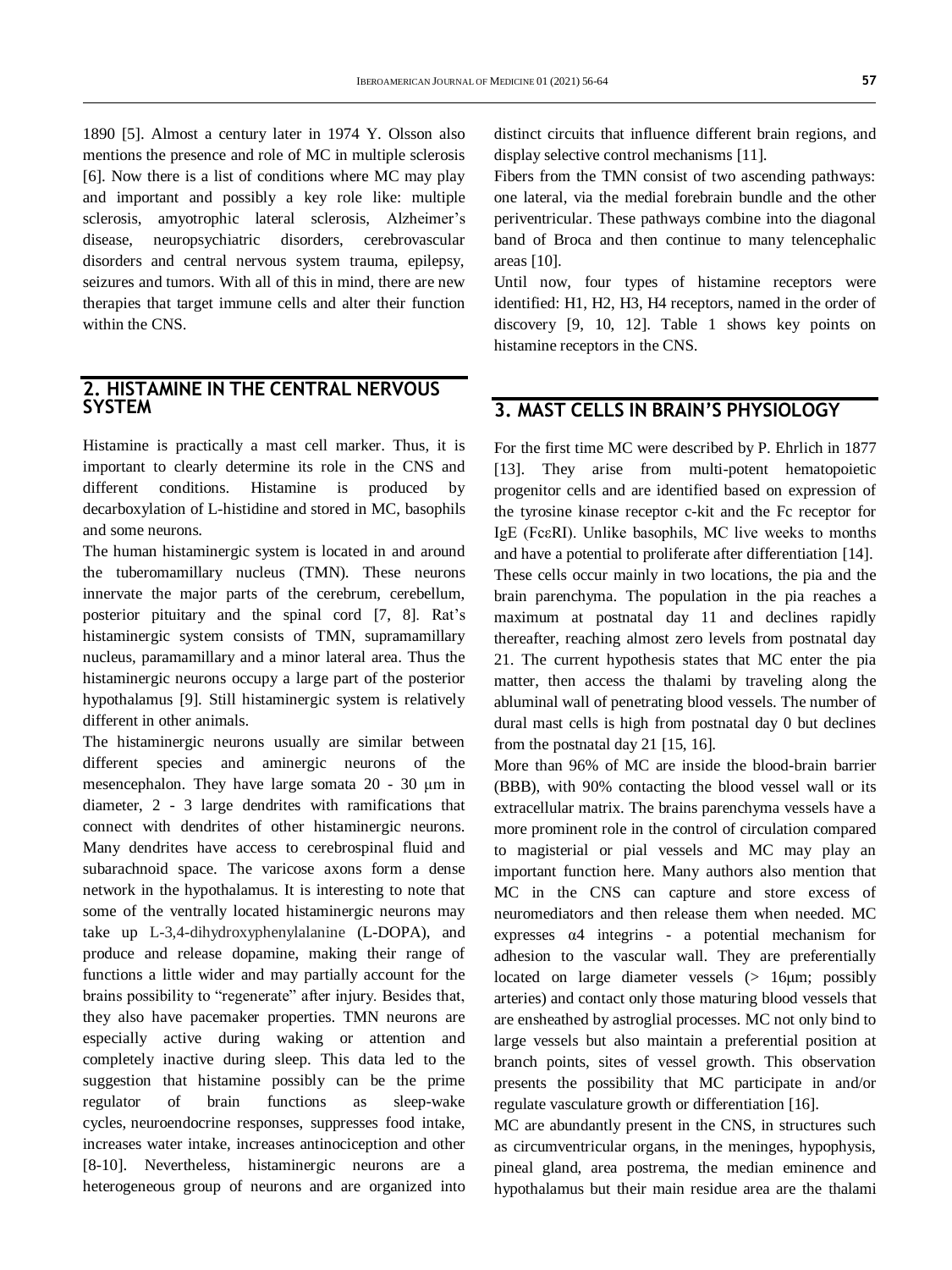| Table 1. Histamine receptors in the CNS |                                                                                                                                                                                      |                                                                                                                   |                                                                                                                                                                                                                                                  |                                                                                                            |  |
|-----------------------------------------|--------------------------------------------------------------------------------------------------------------------------------------------------------------------------------------|-------------------------------------------------------------------------------------------------------------------|--------------------------------------------------------------------------------------------------------------------------------------------------------------------------------------------------------------------------------------------------|------------------------------------------------------------------------------------------------------------|--|
| <b>Characteristic</b>                   | H1                                                                                                                                                                                   | H <sub>2</sub>                                                                                                    | H <sub>3</sub>                                                                                                                                                                                                                                   | <b>H4</b>                                                                                                  |  |
| <b>Localization</b>                     | Hypothalamus,<br>aminergic nuclei brain<br>stem, cerebellum,<br>thalamus, cortex,<br>hippocampus                                                                                     | Cerebral cortex.<br>striatum, nucleus<br>accumbens.<br>hippocampus,<br>amygdala, cortex                           | Striatum, nucleus<br>accumbens, cerebral<br>cortex, substantia nigra,<br>ventral and dorsal<br>striatum                                                                                                                                          | Hippocampus, cortex,<br>striatum, thalamus,<br>amygdale, spinal cord<br>(but mostly peripheral<br>tissues) |  |
| <b>Homology</b>                         |                                                                                                                                                                                      | 40% homology with H1                                                                                              | 22% with H1 and 20%<br>with H <sub>2</sub>                                                                                                                                                                                                       | 31 - 43% with H3                                                                                           |  |
| <b>Mechanism of action</b>              | <b>Stimulates</b><br>phospholipase C (PLC),<br>PLA2, NF-kB, NOS<br>through Gq                                                                                                        | Stimulates cAMP<br>synthesis, PLC, protein<br>kinase C, c-fos through<br>Gs                                       | Inhibits cAMP<br>synthesis through,<br>stimulates MAP kinase<br>Gi                                                                                                                                                                               | Inhibits cAMP<br>synthesis, stimulates<br>MAP kinase through Gi                                            |  |
| <b>Function</b>                         | Neuroendocrine.<br>behavioral, and<br>nutritional state control.<br>regulator of sleep-wake<br>cycles, reduces seizure<br>activity, production of<br>local vasodilator<br>substances | Postsynaptic histamine<br>action, control of<br>pituitary function,<br>endogenous analgesic<br>response           | Behavior, learning,<br>memory, endocrine and<br>inflammatory function                                                                                                                                                                            | Not clear                                                                                                  |  |
| <b>Loss of function</b>                 | Defective locomotor<br>and exploratory<br>behaviors                                                                                                                                  | Selective cognitive<br>deficits along with<br>abnormalities in<br>nociception and gastric<br>and immune functions | <b>Behavioral</b> state<br>abnormalities, reduced<br>locomotion, a metabolic<br>syndrome with<br>hyperphagia, late-onset<br>obesity, increased<br>insulin and leptin levels,<br>and an increased<br>severity of<br>neuroinflammatory<br>diseases | Not clear                                                                                                  |  |

*CNS: Central nervous system; PLC: Phospholipase C; PLA2: Phospholipase A2; NF-kB: Nuclear factor kappa-light-chain-enhancer of activated B cells; NOS: Nitric oxide synthase; cAMP: Cyclic adenosine monophosphate; MAP kinase: Mitogen-activated protein kinase.*

(98%), where they stay in adulthood [17, 18].

The number of MC is not constant and varies between species, sex, time of year, age and behavior state.

Due to their possibility to penetrate blood vessels and blood-brain barrier, MC density can increase in the matter of 1 - 2 hours [19]. Besides their cognitive and behavior role MC also largely participate in endocrine regulation. Their degranulation in dog hypothalamus activates hypothalamic-pituitary-adrenal axis through the release of histamine and results in increased cortisol secretion. This can also be proved by the fact that H1 receptor blockers decrease cortisol secretions. In animal studies, histamine release from brain MC may increase renin and epinephrine secretion (through splanchnic nerves) and antidiuretic hormone secretion (through central nervous system) [20, 21].

They also seem to influence pituitary-thyroid action. Their degranulation leads to elevation of thyroid releasing hormone as well as thyroid stimulating hormone [22].

The level of gonadotropin releasing hormone (GnRH) containing MC in the hypothalamus increase during courtship along with its expression [23]. Their level and activity is increased by testosterone or dihydrotestosterone in males and 17β-estradiol in females [24]. Virgin mice have a decreased level of MC in comparison to postpartum group [25].

On the other hand, MC are also susceptible to hormones. Their quantity increases after administration of 6-n-propyl-2-thiouracil to frogs while T3 and T4 seems to have no significantly visible effect on them [26]. Somatostatin has inhibitory function on them, reducing histamine and other mediator synthesis and release [27].

One of the most significant proteins synthesized and stored by MC is the nerve grow factor (NGF) [28]. NGF reduces neurological deficit after trauma in experiments and clinical trials. It plays a trophic role during development and in adulthood, by maintaining phenotypical and functional characteristic of several populations of neurons and immune cells. NGF can change and reverse the neurotoxic lesions. This raises the question rather MC may act as information carriers between nervous and immune systems [13].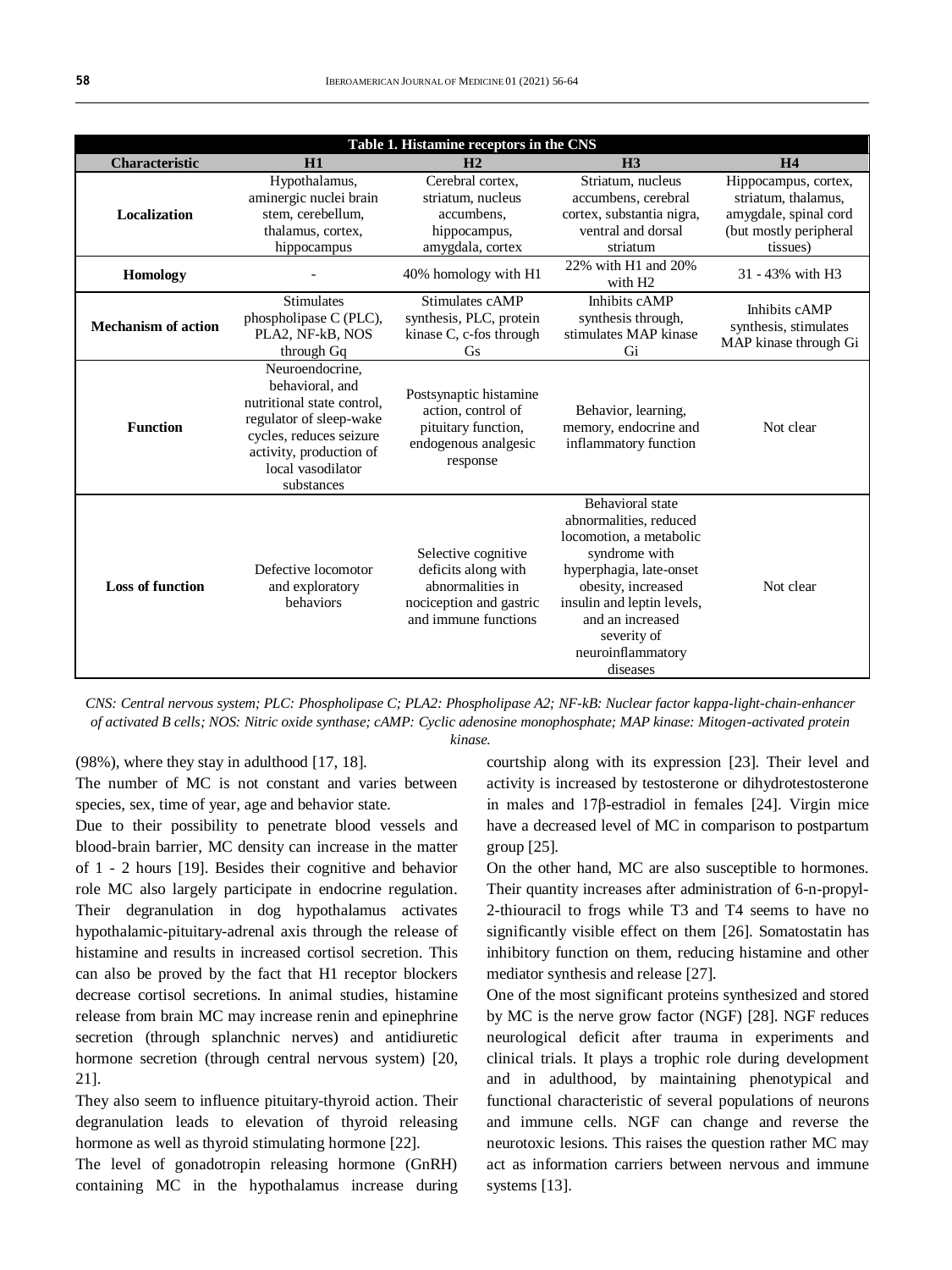### **4. MAST CELLS IN BRAIN'S PATHOLOGY**

For many years, the CNS was considered to be immune privileged. The link between brain pathology and MC is not new and was mentioned by J. Neuman more than 100 years ago in 1890 [5]. Almost a century later in 1974 Y. Olsson also mentions the presence and role of MC in multiple sclerosis [6].

#### **4.1. MULTIPLE SCLEROSIS**

*Polymerase chain reaction* analyses of patients with MS reveals an up-regulation of mast cell-associated genes such as tryptase, chymase and FcεRI chains [14]. The elevated levels of tryptase can also be found in cerebrospinal fluid of patients with MS [29]. They are abundantly present in MS plaques and in experimental autoimmune encephalomyelitis (murine model for MS) are actively recruited into the CNS from the bone marrow. MC can affect the course of the disease outside the CNS probably by recruiting other cells [30, 31]. They also can enhance astrocyte pro-inflammatory function thus causing development of neurodegenerative disease including demyelization [32]. In a model of relapsing-remitting MS, MC-deficient mice were shown to have significantly reduced disease severity but retain the relapsing-remitting course [33, 34]. Meningeal mast cells are activated within 24 hours of disease induction and begin to produce *tumor necrosis factor* (TNF) thus providing neutrophil influx in the area. Thus inflammation in the meninges actually may precede the CNS inflammation in MS [35]. Therefore, meninges may very well be a sort of a "gateway" for later CNS inflammation [36].

Several other studies also have shown that MC-deficient c-Kit mutant mice have some degree of protection or a milder form of the disease [37].

MC function depletion can result in better outcomes in patients with autoimmune brain pathologies. Several drugs can be used such as degranulation inhibitors (proxicromil) or a depletor of vasoactive amines in MC granules (reserpine) [38]. Masitinib has also shown therapeutical benefits, ameliorating clinical presentation and progression of the disease [39]. Dimethyl fumarate was shown to have positive results in MS treatment and was demonstrated to induce apoptosis of human MC, primarily via the mitochondrial apoptotic pathway [40]. Natalizumab which is currently a potent drug used in MS patients treatment may also target MC [41].

#### **4.2. AMYOTROPHIC LATERAL SCLEROSIS**

Current data suggests that inflammation in amyotrophic lateral sclerosis (ALS) affected spinal cord and cortex is based on innate immune responses by macrophages, and MC and adaptive immune responses by T cells [42]. It is well known that IL-17 and IL-6 positive MC play an important role in ALS progression and are more often present in the CNS of ALS patients in comparison with control subjects. Serum and spinal fluid levels of these ILs are also increased [43]. M. Fiala et al. report that ALS patients have increased levels of serum IL-17A. Spinal cord was infiltrated with IL-1b and TNF-a positive macrophages, IL-17A positive CD8 cells and MC [43]. The use of several drugs that decrease inflammation have been shown to be useful, possibly by suppressing some of the MC functions as well [44]. Clemastine, for instance, is associated with reduced microgliosis, modulation of microglia-related inflammatory genes and enhanced motor neuron survival [45]. In a case report by S. Clemente, palmitoylethanolamide was used to improve clinical course of ALS patient, presumably by inhibiting microglia and MC function [46]. Since immune system has a role in the development of ALS, several methods such as intravenous immunoglobulins, vaccinations, antibodies and other modalities may prove to be useful in its treatment.

#### **4.3. ALZHEIMER'S DISEASE**

A group of researchers found that in postmortem brains of Alzheimer patients there is a decrease in histamine levels: in the frontal (45% of control value), temporal (20%), and occipital cortices (38%) and in the caudate nucleus (25%). Histidine levels were decreased in the frontal (15%), temporal (21%), and occipital cortices (30%) and in the caudate nucleus (25%); the decrease was statistically significant in the last two brain regions. The data indicates that brain histamine regulation is altered in Alzheimer's disease [13]. Another group of scientists found significantly reduced histamine levels in the hypothalamus (42%), hippocampus (43%) and temporal cortex (53%) of Alzheimer patient brains [47]. Histaminergic neurons enhance cognition and memory, suggesting that their degeneration may contribute to the cognitive decline of Alzheimer's disease [48].

MC increase amyloid plaques formation in the CNS by the secretion of chymases and immune factors [49, 50]. Thus, the use of alpha 1-antichymotrypsin may play a role in Alzheimer's disease treatment [51].

Masitinib, which has a variety of indications, is studied for the treatment of malignant melanoma, mastocytosis,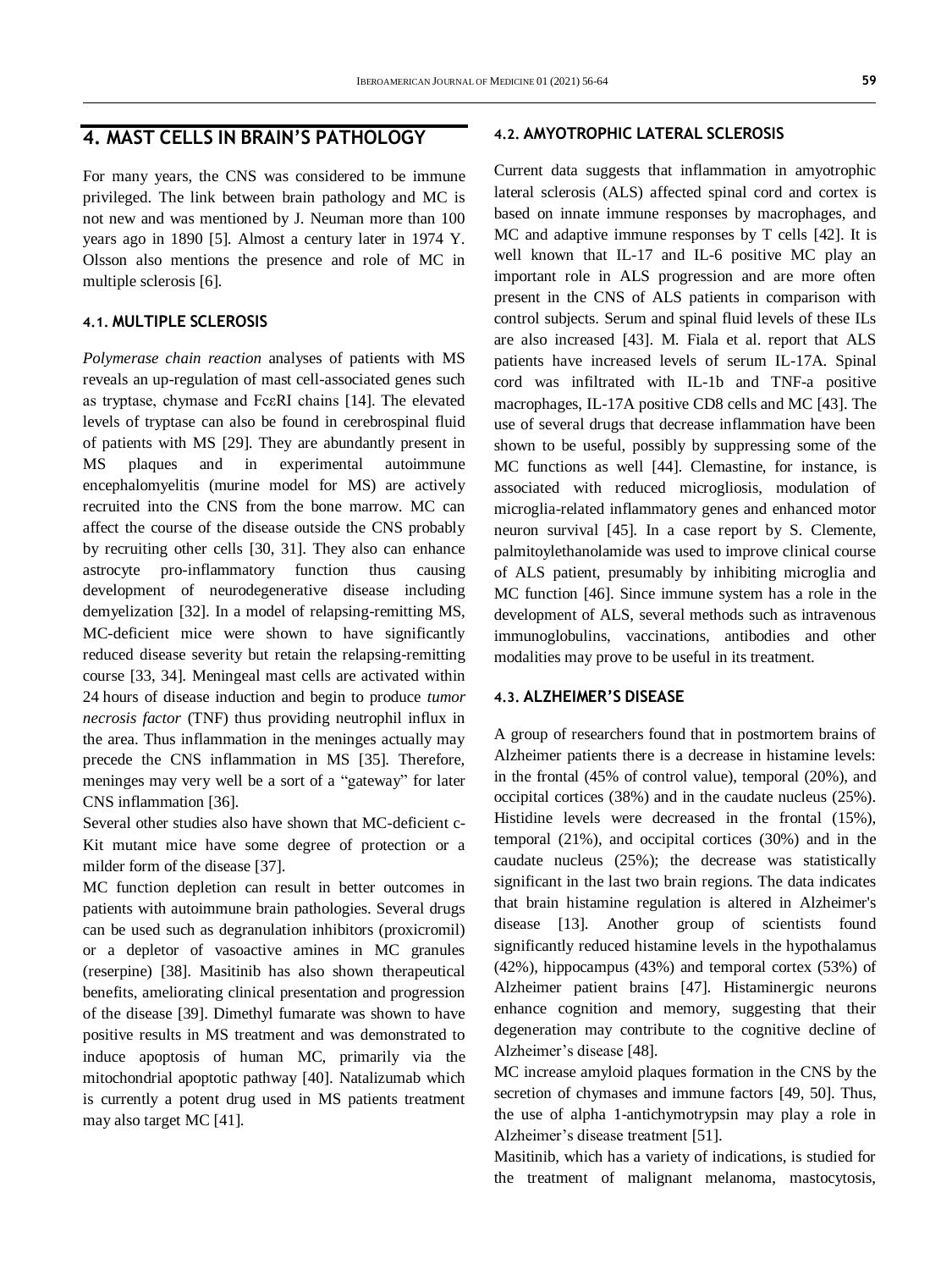multiple myeloma, MS, gastrointestinal, and pancreatic cancers and rheumatoid arthritis, may be used in Alzheimer's disease [52]. Masitinib administered as add-on therapy to standard care during 24 weeks was associated with slower cognitive decline in Alzheimer's disease [53].

#### **4.4. NEUROPSYCHIATRIC DISORDERS**

MC can also be involved in a wide range of neuropsychiatric disorders. Patients with mastocytosis often suffer from depression. The use of mastinib results in 67% decrease of depression in these patients along with symptoms of anxiety [54].

There is an increase of neurotensin level in serum of autistic children which can stimulate MC and microglia, resulting in focal brain inflammation and neurotoxicity which can result in autism-like disorder (ASD) [55].

Children with mastocytosis sometimes have learning disabilities, hyperactivity and difficulty focusing. Additionally, they have 10 times higher chance for autism spectrum disorder. Mastocytosis patients have high IL-6 levels and sometimes develop seizures. Some patients with mastocytomas have seizure-like symptoms. Increased serum IL-6 was linked to the expression of an autistic phenotype in mice. Twenty-five percent of ASD children have "allergic-like" symptoms suggesting MC activation by non-allergic triggers [56-58].

On the other hand, the level of histamine in cerebrospinal fluid in patients with narcolepsy is significantly decreased which may account for the symptomatology of the disease [59]. There is evidence linking MC to migraine and other hyperalgesia conditions [60].

#### **4.5. CEREBROVASCULAR DISORDERS AND CNS TRAUMA**

MC have been shown to degranulate during hypoxia and stress, two key components of a cerebrovascular disorder. From 2% to 20% of the total mast cell population crosses the blood-brain barrier during 1 hour, changing permeability and causing perivascular edema [61].

Several authors report that MC stabilization with sodium cromoglycate reduces ischemic brain swelling, blood-brain barrier leakage, whereas the stimulation of MC degranulation causes their increase [62-64]. In one of the experiments, involving a model of middle cerebral artery occlusion MC-deficient mice showed 58% less brain swelling, 47% lower BBB damage, 47% neutrophil infiltration in comparison with normal mice. Which may be important in case of an after stroke brain swelling [64]. MC increase infiltration of granulocytes, activation of macrophages, brain swelling, and infarct size by multiple mechanisms that involve IL-6 and other substances synthesized by them [65]. MC stabilization with sodium cromoglycate provides up to 48 hours of protection from ischemia in immature rat brains [66]. MC stabilization in rats with Intracerebral hemorrhage results in better neurologic scores, decreased mortality, less brain swelling and smaller hematoma volume growth compared with saline or compound 48/80 [67].

M. B. Abrams et al. in an experimental imatinib treatment of rat spinal cord injury report significant positive effects. Oral treatment with imatinib for 5 days, 30 minutes after the injury enhanced blood-spinal cord barrier integrity, sensory and motor function. It also decreased astrogliosis and deposition of chondroitin sulfate proteoglycans, preserving nervous tissue. Thus, imatinib can have beneficial neuroprotective effects in case of trauma [68]. It was shown that MC-deficient Kit mice display significantly increased astrogliosis and T cell infiltration as well as significantly reduced functional recovery after spinal cord injury compared to wildtype mice [69]. Similar data was shown in case of mouse MC protease 4 or MCdeficient Kit mice in brain injury [70].

Interestingly, a variety of manipulations can increase the MC activation. For instance, dural mast cells subjacent to the craniectomy degranulate, causing reduced histamine in dura mater subjacent to the craniectomy, increased histamine in the subjacent cerebral cortex and, finally, cause breakdown of the blood-brain barrier. Similar results were observed in mice after scoring the bone surface. Pretreatment with the zolantadine (H2-receptor antagonist) inhibited the breakdown of the blood-brain barrier [71]. Administration of tissue plasminogen activator in vitro also causes MC degranulation. In vivo experiments, in a focal cerebral ischemia model in rats showed a 70-100-fold increase in hemorrhagic formation after postischemic tissue plasminogen activator administration [62].

#### **4.6. EPILEPSY AND SEIZURES**

During the status epilepticus, rats that received saline showed an enhanced release of histamine, GABA and glutamate, even after diazepam administration. One day after the status epilepticus, there was an increased number of mast cells and neuronal damage in the hippocampus. In contrast, the group which was pretreated with sodium cromoglycate showed increased latency to the establishment of the status epilepticus, absence of "wetdog" shakes, reduced histamine release, lower number of mast cells and reduced neuronal damage in the hippocampus [72].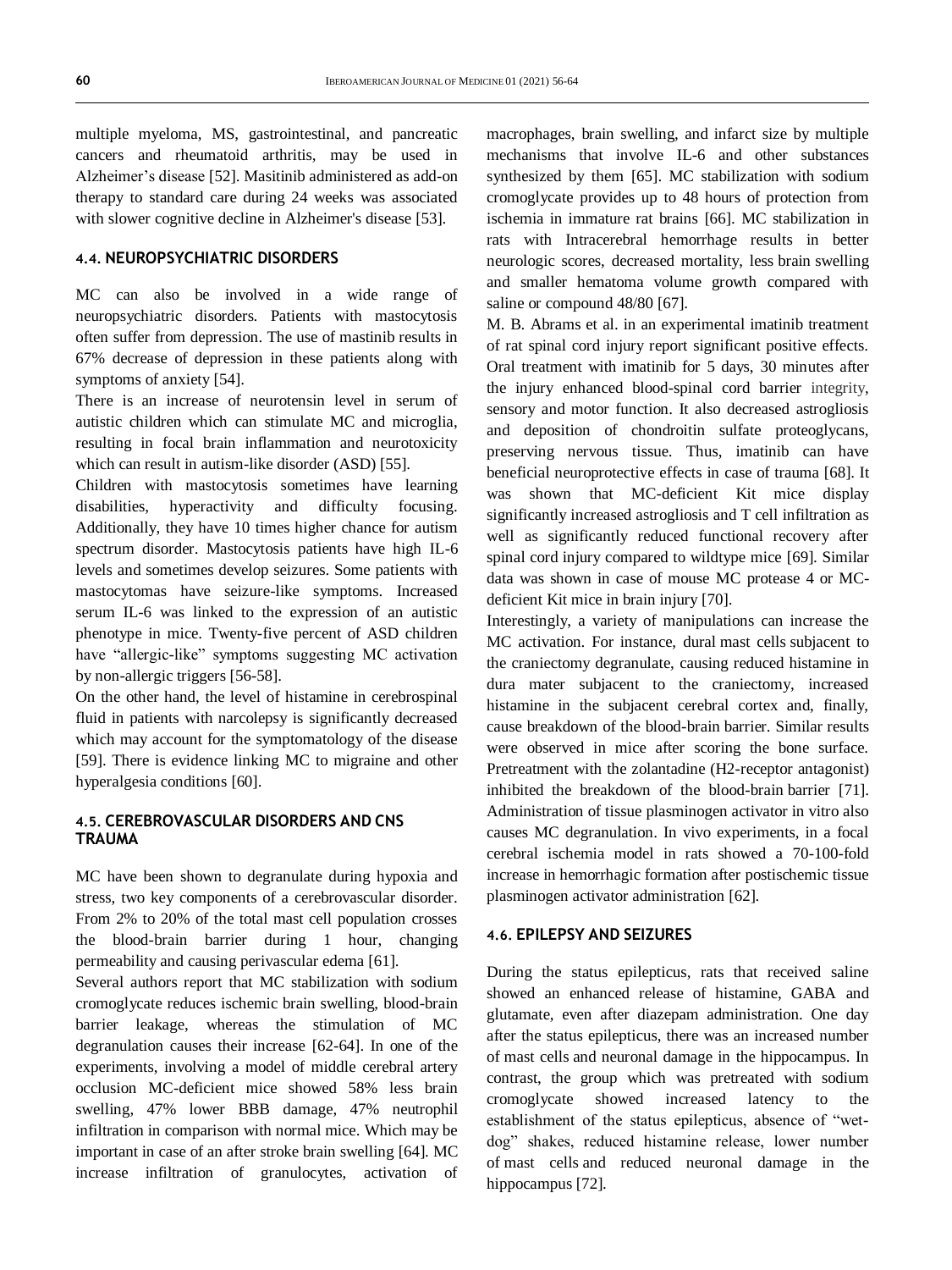The opposite results can be seen in case of compound 48/80 administration. After administration of the compound 48/80 there was a significant increase in rates of seizure at 60th and 120th minutes. After mastcell depletion the rate of seizure tended to decrease [73].

There are also data that administration of such drugs as fexofenadine, cetirizine, sodium cromoglycate and ketotifen attenuated the seizurogenic activity that tramadol exerted on pentylenetetrazole-treated mice [74]. On the opposite, a H1 antagonist astemizole seems to have a potential to induce seizures [75]. This underlines the role of different receptors in the pathogenesis of the diseases. As seen in several studies H1 agonists decrease the seizure activity, whereas in case of H3-receptor antagonists decrease convulsions [76, 77].

#### **4.7. CNS TUMORS**

A promising field where MC function alteration can prove to be useful is oncology.

Tumors often produce stem cell factors which induce proliferation and recruitment of mast cells. The presence of MC near the tumors was linked to poor and better outcomes in patients. Thus, the presence or absence of MC in tumors is still controversial. MC accumulate in gliomas, which express stem cell factors present only in vessels, close to the tumor but not outside of it. Besides that, the level of MC presence correlates with macrophage migration inhibitory factor, which has been reported to be pro-inflammatory and pro-tumorigenic [78, 79].

It is hypothesized that Nf1–/– Schwann cells secrete soluble factors to activate signaling pathways in Nf1+/– MC to promote their migration to Nf1–/– Schwann cells. Nf1+/– MC, in turn, may secrete soluble factors into the tumor microenvironment [80].

MC promote angiogenesis and tissue remodeling in tumors such as neurofibromas. A group of authors in 2010 used imatinib in experimental treatment of neurofibroma in a 3 year old girl. The tumor compressed her airway, leading to drooling, sleeplessness and anorexia. After 3 months of treatment, magnetic resonance imaging showed a 70% reduction in tumor volume [81, 82].

Microscopic examination of 19 cases of subependymal giant cell astrocytomas showed an admixture of MC and T lymphocytes in these tumors the role of which was not clear [83]. In astrocytic tumors they were observed in the collagen matrix around larger vessels in the leptomeninges but not adjacent to malignant tumor vessels, thus their role in these tumors is also debatable [84].

In capillary hemangioblastomas of the cerebellum MC are numerous, mostly in the tumor mass and only occasionally

found in adjacent areas of the cerebellum. At periphery of hemangioblastomas some MC could be degenerated and calcified. Most of these cells are tryptase/chymase phenotype [85].

MC as well may play a role in meningiomas development. The expression of tryptase was observed in 32 - 40.4% of low grade meningiomas and 86 - 90% of high grade meningiomas. Therefore, the number of MC might be a significant prognostic factor for the recurrence or bad prognosis of meningiomas [86, 87]. There is statistically significant correlation between hypoxia inducible factor-1, tryptase expression, peritumoral brain edema, which leads to surgical complications and worse recovery [87]. Also, the secretory meningiomas were characterized by a significantly increased number of MC as compared with non-secretory [88].

There are also some data that link brain metastasis with MC secretory function and their possibility to alternate blood-brain barrier and thus facilitate cancer migration to the CNS [89, 90].

## **5. CONCLUSION**

For many years CNS was considered a «privileged» zone, to which immune system had no access. This concept was significantly altered during the last years. This gives new therapeutical possibilities for treatment of different nervous disorders. Among the cells that may be targeted by pharmacological substances are the MC. Their role in different pathologies was realized long ago and with every year, this concept grows stronger. Centering the treatment specifically on MCs with different drugs (ex.: imatinib) may result in a better life expectancy rate, lower pathological symptoms of the disease as well as possible cure for the disease or at least its slower progression.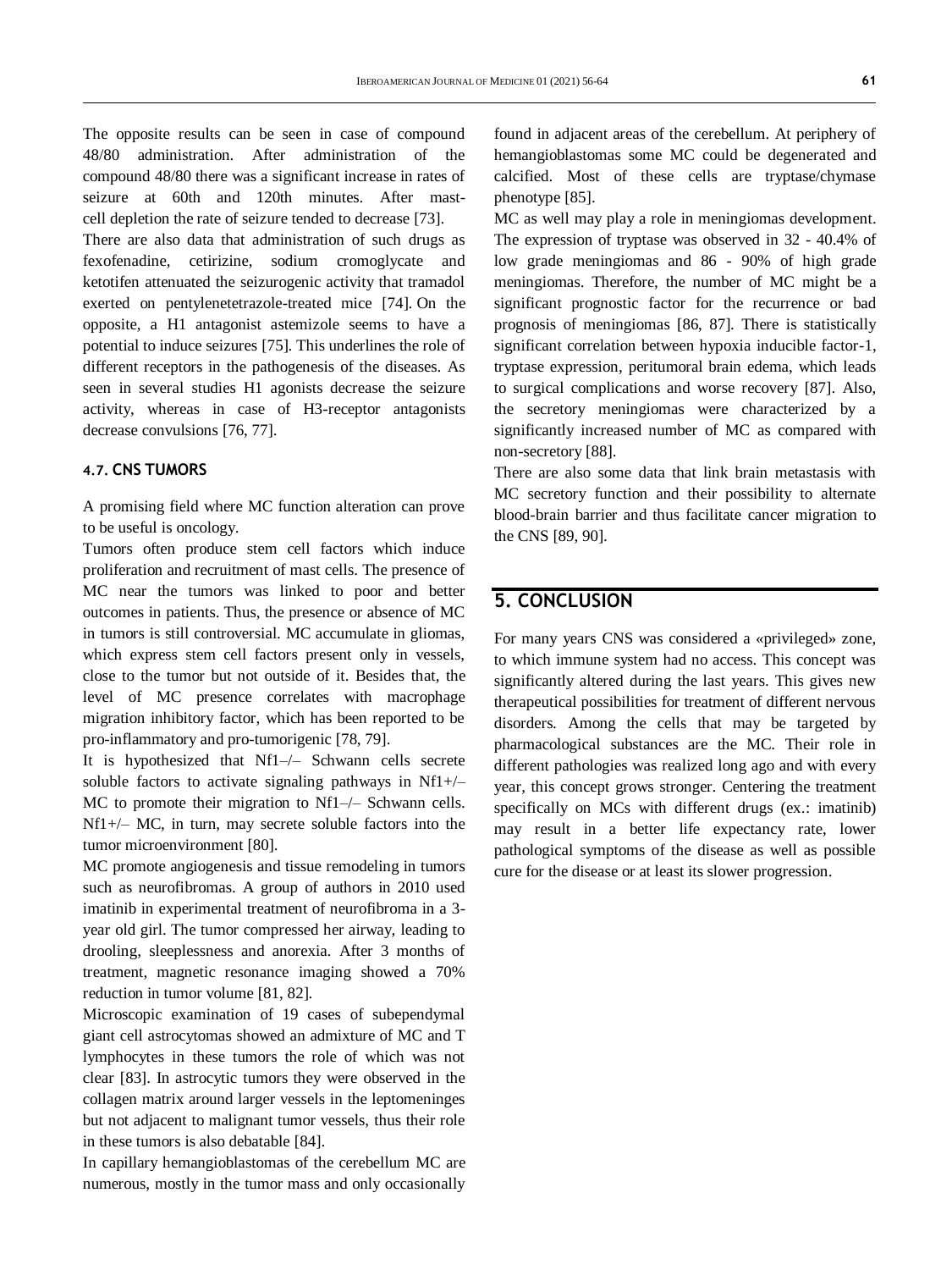### **6. REFERENCES**

*1. Kandle ER. The Brain/Immune Connection: Progress Report on Brain Research.. New York: The Dana Aliance for Brain Initiatives; 2004.*

*2. World Health Organization (WHO). Neurological Disorders: Public health challenges. Geneva: WHO Press; 2006.*

*3. Olesen J, Gustavsson A, Svensson M, Wittchen HU, Jönsson B; CDBE2010 study group; European Brain Council. The economic cost of brain disorders in Europe. Eur J Neurol. 2012;19(1):155-62. doi[: 10.1111/j.1468-](https://doi.org/10.1111/j.1468-1331.2011.03590.x) [1331.2011.03590.x.](https://doi.org/10.1111/j.1468-1331.2011.03590.x)* 

*4. GBD 2015 Neurological Disorders Collaborator Group. Global, regional, and national burden of neurological disorders during 1990-2015: a systematic analysis for the Global Burden of Disease Study 2015. Lancet Neurol. 2017;16(11):877-97. doi[: 10.1016/S1474-4422\(17\)30299-5.](https://doi.org/10.1016/s1474-4422(17)30299-5)*

*5. Neuman J. Ueber das Vorkommen der sogneannten "Mastzellen" bei pathologischen Veraenderungen des Gehirns. Arch Pathol Anat Physiol Virchows. 1890;122:378-81.*

*6. Olsson Y. Mast cells in plaques of multiple sclerosis. Acta Neurol Scand. 1974;50(5):611-8. doi: [10.1111/j.1600-0404.1974.tb02806.x.](https://doi.org/10.1111/j.1600-0404.1974.tb02806.x)* 

*7. Shan L, Bao AM, Swaab DF. The human histaminergic system in neuropsychiatric disorders. Trends Neurosci. 2015;38(3):167-77. doi: [10.1016/j.tins.2014.12.008.](https://doi.org/10.1016/j.tins.2014.12.008)* 

*8. Haas H, Panula P. The role of histamine and the tuberomamillary nucleus in the nervous system. Nat Rev Neurosci. 2003;4(2):121-30. doi: [10.1038/nrn1034.](https://doi.org/10.1038/nrn1034)* 

*9. Brady S, Siegel G, Albers RW, Price D. Basic Neurochemistry: Principles of Molecular, Cellular, and Medical Neurobiology 8th ed. Academic Press; 2011.*

*10. Riedel G, Platt B. From Messengers to Molecules: Memories are Made of These. Springer Science & Business Media; 2004.*

*11. Giannoni P, Passani MB, Nosi D, Chazot PL, Shenton FC, Medhurst AD, et al. Heterogeneity of histaminergic neurons in the tuberomammillary nucleus of the rat. Eur J Neurosci. 2009;29(12):2363-74. doi[: 10.1111/j.1460-](https://doi.org/10.1111/j.1460-9568.2009.06765.x) [9568.2009.06765.x.](https://doi.org/10.1111/j.1460-9568.2009.06765.x)* 

*12. Shahid M, Tripathi T, Sobia F, Moin S, Siddiqui M, Khan RA. Histamine, Histamine Receptors, and their Role in Immunomodulation: An Updated Systematic Review. Open Immunol J. 2009;2:9-41. doi: [10.2174/1874226200902010009.](http://dx.doi.org/10.2174/1874226200902010009)*

*13. Mazurkiewicz-Kwilecki IM, Nsonwah S. Changes in the regional brain histamine and histidine levels in postmortem brains of Alzheimer patients. Can J Physiol Pharmacol. 1989;67(1):75-8. doi[: 10.1139/y89-013.](https://doi.org/10.1139/y89-013)* 

*14. Costanza M, Colombo MP, Pedotti R. Mast cells in the pathogenesis of multiple sclerosis and experimental autoimmune encephalomyelitis. Int J Mol Sci. 2012 16;13(11):15107-25. doi[: 10.3390/ijms131115107.](https://doi.org/10.3390/ijms131115107)* 

*15. Khalil M, Ronda J, Weintraub M, Jain K, Silver R, Silverman AJ. Brain mast cell relationship to neurovasculature during development. Brain Res. 2007 26;1171:18-29. doi[: 10.1016/j.brainres.2007.07.034.](https://doi.org/10.1016/j.brainres.2007.07.034)* 

*16. Michaloudi H, Batzios C, Chiotelli M, Papadopoulos GC. Developmental changes of mast cell populations in the cerebral meninges of the rat. J Anat. 2007;211(4):556-66. doi[: 10.1111/j.1469-7580.2007.00795.x.](https://doi.org/10.1111/j.1469-7580.2007.00795.x)* 

*17. Hendrix S, Warnke K, Siebenhaar F, Peters EM, Nitsch R, Maurer M. The majority of brain mast cells in B10.PL mice is present in the hippocampal formation. Neurosci Lett. 2006;392(3):174-7. doi: [10.1016/j.neulet.2005.09.029.](https://doi.org/10.1016/j.neulet.2005.09.029)* 

*18. Haas HL, Sergeeva OA, Selbach O. Histamine in the nervous system. Physiol Rev. 2008;88(3):1183-241. doi[: 10.1152/physrev.00043.2007.](https://doi.org/10.1152/physrev.00043.2007)* 

*19. Zhuang X, Silverman AJ, Silver R. Brain mast cell degranulation regulates blood-brain barrier. J Neurobiol. 1996;31(4):393-403. doi: [10.1002/\(SICI\)1097-4695\(199612\)31:4<393::AID-NEU1>3.0.CO;2-4.](https://doi.org/10.1002/(sici)1097-4695(199612)31:4%3C393::aid-neu1%3E3.0.co;2-4)* 

*20. Matsumoto I, Inoue Y, Shimada T, Aikawa T. Brain mast cells act as an immune gate to the hypothalamic-pituitary-adrenal axis in dogs. J Exp Med. 2001;194(1):71-8. doi: [10.1084/jem.194.1.71.](https://doi.org/10.1084/jem.194.1.71)* 

*21. Matsumoto I, Inoue Y, Shimada T, Matsunaga T, Aikawa T. Stimulation of brain mast cells by compound 48/80, a histamine liberator, evokes renin and vasopressin release in dogs. Am J Physiol Regul Integr Comp Physiol. 2008;294(3):R689-98. doi[: 10.1152/ajpregu.00453.2007.](https://doi.org/10.1152/ajpregu.00453.2007)* 

*22. Bianco AC, Nunes MT, Douglas CR. Influence of mast cells on thyroid function. Endocrinol Exp. 1983;17(2):99-106.* 

*23. Khalil MH, Silverman AJ, Silver R. Mast cells in the rat brain synthesize gonadotropin-releasing hormone. J Neurobiol. 2003;56(2):113-24. doi: [10.1002/neu.10220.](https://doi.org/10.1002/neu.10220)* 

*24. Wilhelm M, King B, Silverman AJ, Silver R. Gonadal steroids regulate the number and activational state of mast cells in the medial habenula. Endocrinology. 2000;141(3):1178-86. doi[: 10.1210/endo.141.3.7352.](https://doi.org/10.1210/endo.141.3.7352)* 

*25. Silverman AJ, Sutherland AK, Wilhelm M, Silver R. Mast cells migrate from blood to brain. J Neurosci. 2000;20(1):401-8. doi: [10.1523/JNEUROSCI.20-01-00401.2000.](https://doi.org/10.1523/jneurosci.20-01-00401.2000)* 

*26. Monteforte R, Pinelli C, Santillo A, Rastogi RK, Polese G, Baccari GC. Mast cell population in the frog brain: distribution and influence of thyroid status. J Exp Biol. 2010;213(Pt 10):1762-70. doi[: 10.1242/jeb.039628. PMID:](https://doi.org/10.1242/jeb.039628)  [20435827.](https://doi.org/10.1242/jeb.039628)* 

*27. Van Op den bosch J, Van Nassauw L, Van Marck E, Timmermans JP. Somatostatin modulates mast cell-induced responses in murine spinal neurons and satellite cells. Am J Physiol Gastrointest Liver Physiol. 2009;297(2):G406-17. doi[: 10.1152/ajpgi.00059.2009.](https://doi.org/10.1152/ajpgi.00059.2009)* 

*28. Leon A, Buriani A, Dal Toso R, Fabris M, Romanello S, Aloe L, et al. Mast cells synthesize, store, and release nerve growth factor. Proc Natl Acad Sci U S A. 1994;91(9):3739-43. doi[: 10.1073/pnas.91.9.3739.](https://doi.org/10.1073/pnas.91.9.3739)* 

*29. Rozniecki JJ, Hauser SL, Stein M, Lincoln R, Theoharides TC. Elevated mast cell tryptase in cerebrospinal fluid of multiple sclerosis patients. Ann Neurol. 1995;37(1):63-6. doi[: 10.1002/ana.410370112.](https://doi.org/10.1002/ana.410370112)* 

*30. Bennett JL, Blanchet MR, Zhao L, Zbytnuik L, Antignano F, Gold M, et al. Bone marrow-derived mast cells accumulate in the central nervous system during inflammation but are dispensable for experimental autoimmune encephalomyelitis pathogenesis. J Immunol. 2009;182(9):5507-14. doi: [10.4049/jimmunol.0801485.](https://doi.org/10.4049/jimmunol.0801485)* 

*31. Tanzola MB, Robbie-Ryan M, Gutekunst CA, Brown MA. Mast cells exert effects outside the central nervous system to influence experimental allergic encephalomyelitis disease course. J Immunol. 2003;171(8):4385-91. doi: [10.4049/jimmunol.171.8.4385.](https://doi.org/10.4049/jimmunol.171.8.4385)* 

*32. Kim DY, Hong GU, Ro JY. Signal pathways in astrocytes activated by cross-talk between of astrocytes and mast cells through CD40-CD40L. J Neuroinflammation. 2011;8:25. doi[: 10.1186/1742-2094-8-25.](https://doi.org/10.1186/1742-2094-8-25)* 

*33. Sayed BA, Walker ME, Brown MA. Cutting edge: mast cells regulate disease severity in a relapsing-remitting model of multiple sclerosis. J Immunol. 2011;186(6):3294-8. doi[: 10.4049/jimmunol.1003574.](https://doi.org/10.4049/jimmunol.1003574)* 

*34. Kim DY, Jeoung D, Ro JY. Signaling pathways in the activation of mast cells cocultured with astrocytes and colocalization of both cells in experimental allergic encephalomyelitis. J Immunol. 2010;185(1):273-83. doi: [10.4049/jimmunol.1000991.](https://doi.org/10.4049/jimmunol.1000991)* 

*35. Christy AL, Walker ME, Hessner MJ, Brown MA. Mast cell activation and neutrophil recruitment promotes early and robust inflammation in the meninges in EAE. J Autoimmun. 2013;42:50-61. doi: [10.1016/j.jaut.2012.11.003.](https://doi.org/10.1016/j.jaut.2012.11.003)* 

*36. Walker-Caulfield ME, Hatfield JK, Brown MA. Dynamic changes in meningeal inflammation correspond to clinical exacerbations in a murine model of relapsing-remitting multiple sclerosis. J Neuroimmunol. 2015;278:112-22. doi[: 10.1016/j.jneuroim.2014.12.009.](https://doi.org/10.1016/j.jneuroim.2014.12.009)* 

*37. Piconese S, Costanza M, Musio S, Tripodo C, Poliani PL, Gri G, et al. Exacerbated experimental autoimmune encephalomyelitis in mast-celldeficient Kit W-sh/W-sh mice. Lab Invest. 2011;91(4):627-41. doi: [10.1038/labinvest.2011.3.](https://doi.org/10.1038/labinvest.2011.3)* 

*38. Mayo L, Quintana FJ, Weiner HL. The innate immune system in demyelinating disease. Immunol Rev. 2012;248(1):170-87. doi: [10.1111/j.1600-065X.2012.01135.x.](https://doi.org/10.1111/j.1600-065x.2012.01135.x)* 

*39. Vermersch P, Benrabah R, Schmidt N, Zéphir H, Clavelou P, Vongsouthi C, et al. Masitinib treatment in patients with progressive multiple sclerosis: a randomized pilot study. BMC Neurol. 2012;12:36. doi[: 10.1186/1471-2377-12-](https://doi.org/10.1186/1471-2377-12-36) [36.](https://doi.org/10.1186/1471-2377-12-36)* 

*40. Förster A, Preussner LM, Seeger JM, Rabenhorst A, Kashkar H, Mrowietz U, et al. Dimethylfumarate induces apoptosis in human mast cells. Exp Dermatol. 2013;22(11):719-24. doi[: 10.1111/exd.12247.](https://doi.org/10.1111/exd.12247)* 

*41. Kritas SK, Saggini A, Cerulli G, Caraffa A, Antinolfi P, Pantalone A, et al. Impact of mast cells on multiple sclerosis: inhibitory effect of natalizumab. Int*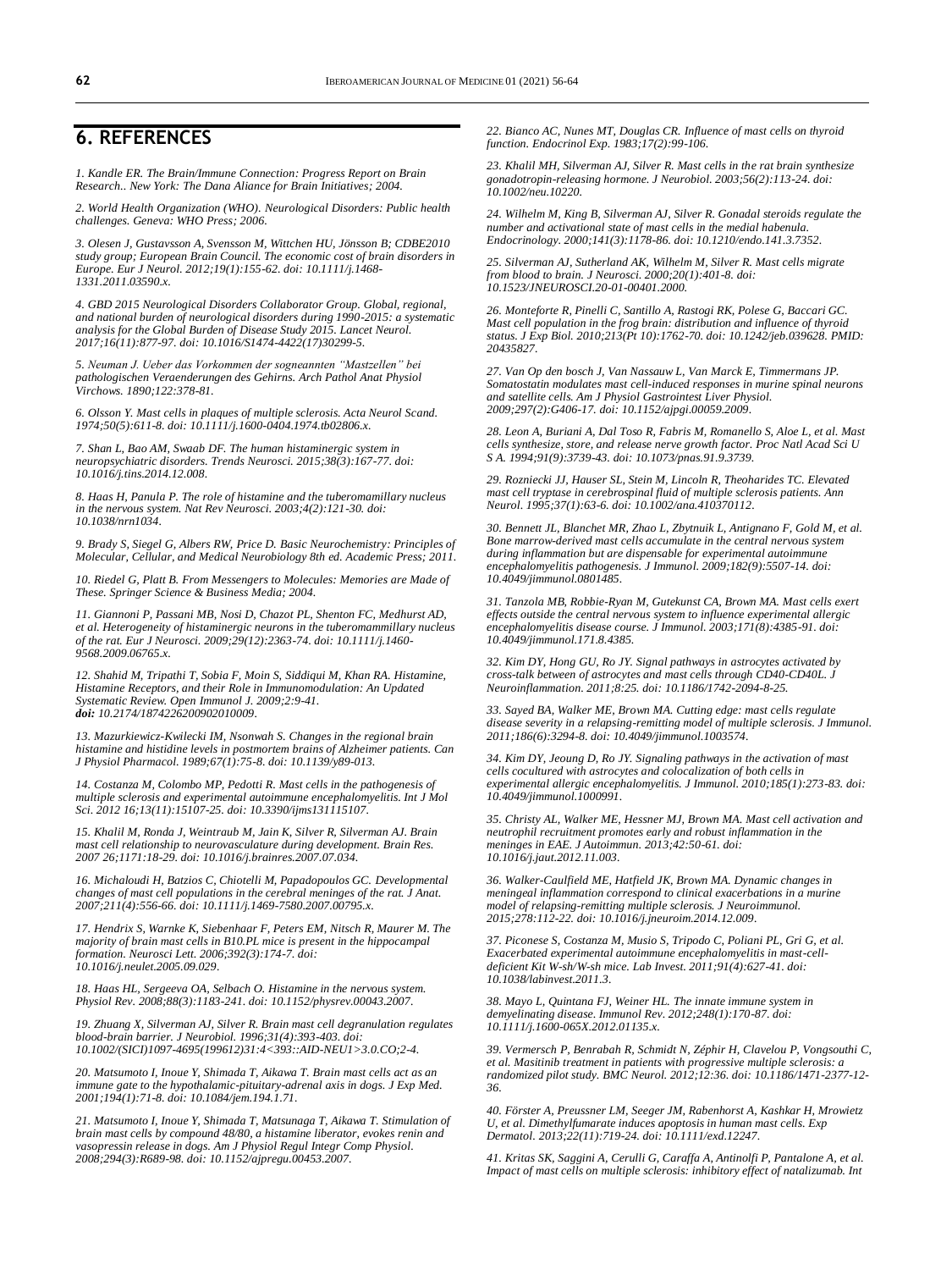*J Immunopathol Pharmacol. 2014;27(3):331-5. doi: [10.1177/039463201402700303.](https://doi.org/10.1177/039463201402700303)* 

*42. Kawamata T, Akiyama H, Yamada T, McGeer PL. Immunologic reactions in amyotrophic lateral sclerosis brain and spinal cord tissue. Am J Pathol. 1992;140(3):691-707.* 

*43. Fiala M, Chattopadhay M, La Cava A, Tse E, Liu G, Lourenco E, et al. IL-17A is increased in the serum and in spinal cord CD8 and mast cells of ALS patients. J Neuroinflammation. 2010;7:76. doi[: 10.1186/1742-2094-7-76.](https://doi.org/10.1186/1742-2094-7-76)* 

*44. Mizwicki MT, Fiala M, Magpantay L, Aziz N, Sayre J, Liu G, et al. Tocilizumab attenuates inflammation in ALS patients through inhibition of IL6 receptor signaling. Am J Neurodegener Dis. 2012;1(3):305-15.* 

*45. Apolloni S, Fabbrizio P, Parisi C, Amadio S, Volonté C. Clemastine Confers Neuroprotection and Induces an Anti-Inflammatory Phenotype in SOD1(G93A) Mouse Model of Amyotrophic Lateral Sclerosis. Mol Neurobiol. 2016;53(1):518-31. doi[: 10.1007/s12035-014-9019-8.](https://doi.org/10.1007/s12035-014-9019-8)* 

*46. Clemente S. Amyotrophic lateral sclerosis treatment with ultramicronized palmitoylethanolamide: a case report. CNS Neurol Disord Drug Targets. 2012;11(7):933-6. doi[: 10.2174/1871527311201070933.](https://doi.org/10.2174/1871527311201070933)* 

*47. Panula P, Rinne J, Kuokkanen K, Eriksson KS, Sallmen T, Kalimo H, et al. Neuronal histamine deficit in Alzheimer's disease. Neuroscience. 1998;82(4):993-7. doi[: 10.1016/s0306-4522\(97\)00353-9.](https://doi.org/10.1016/s0306-4522(97)00353-9)* 

*48. Motawaj M, Peoc'h K, Callebert J, Arrang JM. CSF levels of the histamine metabolite tele-methylhistamine are only slightly decreased in Alzheimer's disease. J Alzheimers Dis. 2010;22(3):861-71. doi[: 10.3233/JAD-2010-100381.](https://doi.org/10.3233/jad-2010-100381)* 

*49. Niederhoffer N, Levy R, Sick E, Andre P, Coupin G, Lombard Y, et al. Amyloid beta peptides trigger CD47-dependent mast cell secretory and phagocytic responses. Int J Immunopathol Pharmacol. 2009;22(2):473-83. doi: [10.1177/039463200902200224.](https://doi.org/10.1177/039463200902200224)* 

*50. Nelson RB, Siman R, Iqbal MA, Potter H. Identification of a chymotrypsinlike mast cell protease in rat brain capable of generating the N-terminus of the Alzheimer amyloid beta-protein. J Neurochem. 1993;61(2):567-77. doi: [10.1111/j.1471-4159.1993.tb02160.x.](https://doi.org/10.1111/j.1471-4159.1993.tb02160.x)* 

*51. Kalsheker NA. Alpha 1-antichymotrypsin. Int J Biochem Cell Biol. 1996;28(9):961-4. doi[: 10.1016/1357-2725\(96\)00032-5.](https://doi.org/10.1016/1357-2725(96)00032-5)* 

*52. Folch J, Petrov D, Ettcheto M, Pedrós I, Abad S, Beas-Zarate C, et al. Masitinib for the treatment of mild to moderate Alzheimer's disease. Expert Rev Neurother. 2015;15(6):587-96. doi[: 10.1586/14737175.2015.1045419.](https://doi.org/10.1586/14737175.2015.1045419)* 

*53. Piette F, Belmin J, Vincent H, Schmidt N, Pariel S, Verny M, et al. Masitinib as an adjunct therapy for mild-to-moderate Alzheimer's disease: a randomised, placebo-controlled phase 2 trial. Alzheimers Res Ther. 2011;3(2):16. doi[: 10.1186/alzrt75.](https://doi.org/10.1186/alzrt75)* 

*54. Moura DS, Sultan S, Georgin-Lavialle S, Pillet N, Montestruc F, Gineste P, et al. Depression in patients with mastocytosis: prevalence, features and effects of masitinib therapy. PLoS One. 2011;6(10):e26375. doi: [10.1371/journal.pone.0026375.](https://doi.org/10.1371/journal.pone.0026375)* 

*55. Angelidou A, Francis K, Vasiadi M, Alysandratos KD, Zhang B, Theoharides A, et al. Neurotensin is increased in serum of young children with autistic disorder. J Neuroinflammation. 2010;7:48. doi[: 10.1186/1742-2094-7-](https://doi.org/10.1186/1742-2094-7-48) [48.](https://doi.org/10.1186/1742-2094-7-48)* 

*56. Theoharides TC, Angelidou A, Alysandratos KD, Zhang B, Asadi S, Francis K, et al. Mast cell activation and autism. Biochim Biophys Acta. 2012;1822(1):34-41. doi[: 10.1016/j.bbadis.2010.12.017.](https://doi.org/10.1016/j.bbadis.2010.12.017)* 

*57. Theoharides TC, Zhang B. Neuro-inflammation, blood-brain barrier, seizures and autism. J Neuroinflammation. 2011;8:168. doi[: 10.1186/1742-](https://doi.org/10.1186/1742-2094-8-168) [2094-8-168.](https://doi.org/10.1186/1742-2094-8-168)* 

*58. Theoharides TC, Asadi S, Patel AB. Focal brain inflammation and autism. J Neuroinflammation. 2013;10:46. doi[: 10.1186/1742-2094-10-46.](https://doi.org/10.1186/1742-2094-10-46)* 

*59. Nishino S, Sakurai E, Nevsimalova S, Yoshida Y, Watanabe T, Yanai K, et al. Decreased CSF histamine in narcolepsy with and without low CSF hypocretin-1 in comparison to healthy controls. Sleep. 2009;32(2):175-80. doi: [10.1093/sleep/32.2.175.](https://doi.org/10.1093/sleep/32.2.175)* 

*60. Xanthos DN, Gaderer S, Drdla R, Nuro E, Abramova A, Ellmeier W, et al. Central nervous system mast cells in peripheral inflammatory nociception. Mol Pain. 2011;7:42. doi: [10.1186/1744-8069-7-42.](https://doi.org/10.1186/1744-8069-7-42)* 

*61. Lindsberg PJ, Strbian D, Karjalainen-Lindsberg ML. Mast cells as early responders in the regulation of acute blood-brain barrier changes after cerebral ischemia and hemorrhage. J Cereb Blood Flow Metab. 2010;30(4):689-702. doi[: 10.1038/jcbfm.2009.282.](https://doi.org/10.1038/jcbfm.2009.282)* 

*62. Strbian D, Karjalainen-Lindsberg ML, Kovanen PT, Tatlisumak T, Lindsberg PJ. Mast cell stabilization reduces hemorrhage formation and mortality after administration of thrombolytics in experimental ischemic stroke. Circulation. 2007;116(4):411-8. doi: [10.1161/CIRCULATIONAHA.106.655423.](https://doi.org/10.1161/circulationaha.106.655423)* 

*63. Jin Y, Silverman AJ, Vannucci SJ. Mast cell stabilization limits hypoxicischemic brain damage in the immature rat. Dev Neurosci. 2007;29(4-5):373- 84. doi[: 10.1159/000105478.](https://doi.org/10.1159/000105478)* 

*64. Strbian D, Karjalainen-Lindsberg ML, Tatlisumak T, Lindsberg PJ. Cerebral mast cells regulate early ischemic brain swelling and neutrophil accumulation. J Cereb Blood Flow Metab. 2006;26(5):605-12. doi: [10.1038/sj.jcbfm.9600228.](https://doi.org/10.1038/sj.jcbfm.9600228)* 

*65. Arac A, Grimbaldeston MA, Nepomuceno AR, Olayiwola O, Pereira MP, Nishiyama Y, et al. Evidence that meningeal mast cells can worsen stroke pathology in mice. Am J Pathol. 2014;184(9):2493-504. doi: [10.1016/j.ajpath.2014.06.003.](https://doi.org/10.1016/j.ajpath.2014.06.003)* 

*66. Jin Y, Silverman AJ, Vannucci SJ. Mast cells are early responders after hypoxia-ischemia in immature rat brain. Stroke. 2009;40(9):3107-12. doi: [10.1161/STROKEAHA.109.549691.](https://doi.org/10.1161/strokeaha.109.549691)* 

*67. Strbian D, Tatlisumak T, Ramadan UA, Lindsberg PJ. Mast cell blocking reduces brain edema and hematoma volume and improves outcome after experimental intracerebral hemorrhage. J Cereb Blood Flow Metab. 2007;27(4):795-802. doi[: 10.1038/sj.jcbfm.9600387.](https://doi.org/10.1038/sj.jcbfm.9600387)* 

*68. Abrams MB, Nilsson I, Lewandowski SA, Kjell J, Codeluppi S, Olson L, et al. Imatinib enhances functional outcome after spinal cord injury. PLoS One. 2012;7(6):e38760. doi[: 10.1371/journal.pone.0038760.](https://doi.org/10.1371/journal.pone.0038760)* 

*69. Nelissen S, Vangansewinkel T, Geurts N, Geboes L, Lemmens E, Vidal PM, et al. Mast cells protect from post-traumatic spinal cord damage in mice by degrading inflammation-associated cytokines via mouse mast cell protease 4. Neurobiol Dis. 2014;62:260-72. doi[: 10.1016/j.nbd.2013.09.012.](https://doi.org/10.1016/j.nbd.2013.09.012)* 

*70. Hendrix S, Kramer P, Pehl D, Warnke K, Boato F, Nelissen S, et al. Mast cells protect from post-traumatic brain inflammation by the mast cell-specific chymase mouse mast cell protease-4. FASEB J. 2013;27(3):920-9. doi: [10.1096/fj.12-204800.](https://doi.org/10.1096/fj.12-204800)* 

*71. Stokely ME, Orr EL. Acute effects of calvarial damage on dural mast cells, pial vascular permeability, and cerebral cortical histamine levels in rats and mice. J Neurotrauma. 2008;25(1):52-61. doi[: 10.1089/neu.2007.0397.](https://doi.org/10.1089/neu.2007.0397)* 

*72. Valle-Dorado MG, Santana-Gómez CE, Orozco-Suárez SA, Rocha L. The mast cell stabilizer sodium cromoglycate reduces histamine release and status epilepticus-induced neuronal damage in the rat hippocampus. Neuropharmacology. 2015;92:49-55. doi[: 10.1016/j.neuropharm.2014.12.032.](https://doi.org/10.1016/j.neuropharm.2014.12.032)* 

*73. Yillar DO, Küçükhüseyin C. The effects of compound 48/80, morphine, and mast cell depletion on electroshock seizure in mice. J Basic Clin Physiol Pharmacol. 2008;19(1):1-14. doi[: 10.1515/jbcpp.2008.19.1.1.](https://doi.org/10.1515/jbcpp.2008.19.1.1)* 

*74. Rehni AK, Singh TG, Singh N, Arora S. Tramadol-induced seizurogenic effect: a possible role of opioid-dependent histamine H1 receptor activationlinked mechanism. Naunyn Schmiedebergs Arch Pharmacol. 2010;381(1):11-9. doi[: 10.1007/s00210-009-0476-y.](https://doi.org/10.1007/s00210-009-0476-y)* 

*75. Swiader M, Wielosz M, Czuczwar SJ. Interaction of astemizole, an H1 receptor antagonist, with conventional antiepileptic drugs in mice. Pharmacol Biochem Behav. 2003;76(1):169-78. doi[: 10.1016/s0091-3057\(03\)00212-0.](https://doi.org/10.1016/s0091-3057(03)00212-0)* 

*76. Yokoyama H, Onodera K, Iinuma K, Watanabe T. 2-Thiazolylethylamine, a selective histamine H1 agonist, decreases seizure susceptibility in mice. Pharmacol Biochem Behav. 1994;47(3):503-7. doi[: 10.1016/0091-](https://doi.org/10.1016/0091-3057(94)90151-1) [3057\(94\)90151-1.](https://doi.org/10.1016/0091-3057(94)90151-1)* 

*77. Yokoyama H, Onodera K, Maeyama K, Sakurai E, Iinuma K, Leurs R, et al. Clobenpropit (VUF-9153), a new histamine H3 receptor antagonist, inhibits electrically induced convulsions in mice. Eur J Pharmacol. 1994;260(1):23-8. doi[: 10.1016/0014-2999\(94\)90005-1.](https://doi.org/10.1016/0014-2999(94)90005-1)* 

*78. Põlajeva J, Sjösten AM, Lager N, Kastemar M, Waern I, Alafuzoff I, et al. Mast cell accumulation in glioblastoma with a potential role for stem cell factor and chemokine CXCL12. PLoS One. 2011;6(9):e25222. doi: [10.1371/journal.pone.0025222.](https://doi.org/10.1371/journal.pone.0025222)* 

*79. Põlajeva J, Bergström T, Edqvist PH, Lundequist A, Sjösten A, Nilsson G, et al. Glioma-derived macrophage migration inhibitory factor (MIF) promotes mast cell recruitment in a STAT5-dependent manner. Mol Oncol. 2014;8(1):50-8. doi[: 10.1016/j.molonc.2013.09.002.](https://doi.org/10.1016/j.molonc.2013.09.002)* 

*80. Yang FC, Ingram DA, Chen S, Hingtgen CM, Ratner N, Monk KR, et al. Neurofibromin-deficient Schwann cells secrete a potent migratory stimulus for*